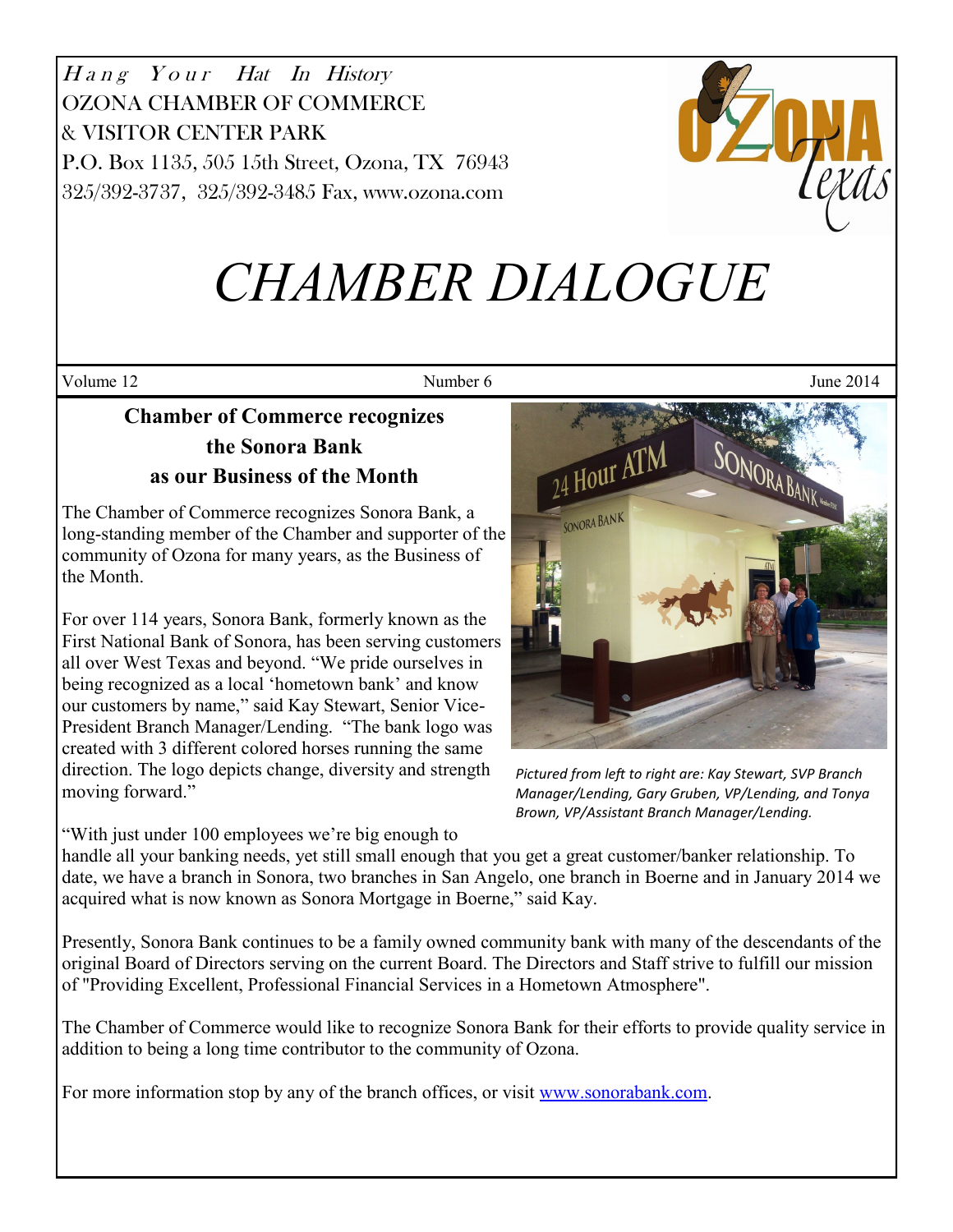June 2014 Chamber Dialogue Page 2

# **Happy Anniversary**

The Ozona Chamber of Commerce would like to wish the following members a *HAPPY ANNIVERSARY,* and THANK them for their support of the Chamber organization, its programs and services, and your community. We would like to recognize and express our *SINCERE*  appreciation to the following members who joined during the month of June:

### **JUNE**

Crockett County Water Control & Improvement District-1999 Pon Seahorn Real Estate-2000 Sonora Bank-2004 Treto's Tire & Towing-2009 Ozona Cable & Broadband-2012 Eldorado Animal Clinic-2012 Catherine Paige Tambunga-Attorney at Law-2012 Ozona Hair Company-2007 Soto, Inc.-1998



# **Chamber Executive Director attends Travel & Tourism College**

Chamber Executive Director, Shanon Biggerstaff, completed her Senior year of the Travel & Tourism College hosted by the Texas Travel Industry Association. Held the week of June 16th–20th in Bastrop, TX, it is a week-long program, including sixteen classes, and is held once a year for three years. Upon completion, attendees will graduate and be recognized and certified as Tourism Executives.

The college courses, held at the Hyatt Regency Lost Pines Resort, covered topics like trends of the leisure travel, the face of the future traveler and how to market to them, how to manage the public relations of your community during a crisis to salvage revenue, destination marketing, the state of America's Brand, how we are perceived by other countries and whose stopped traveling to the U.S., the generational differences that are affecting the travel industry, and much more.

"Marketing a community has its challenges, and there are so many outside factors that will drive your local strategy," said Shanon. "Technology, software, local industry, not only local, but state and national traveler trends, economics, community support or lack of, location, and the changes in your travel audience all impact how you do and don't market your community, " said Shanon. "This is an excellent course which keeps those of us in the industry up-to-speed on current trends. We have a chance to hear from industry professionals, network with our peers, and discuss our individual opportunities amongst one another." There were over 160 chamber, tourism and economic development executives from across the state that participated in this year's program.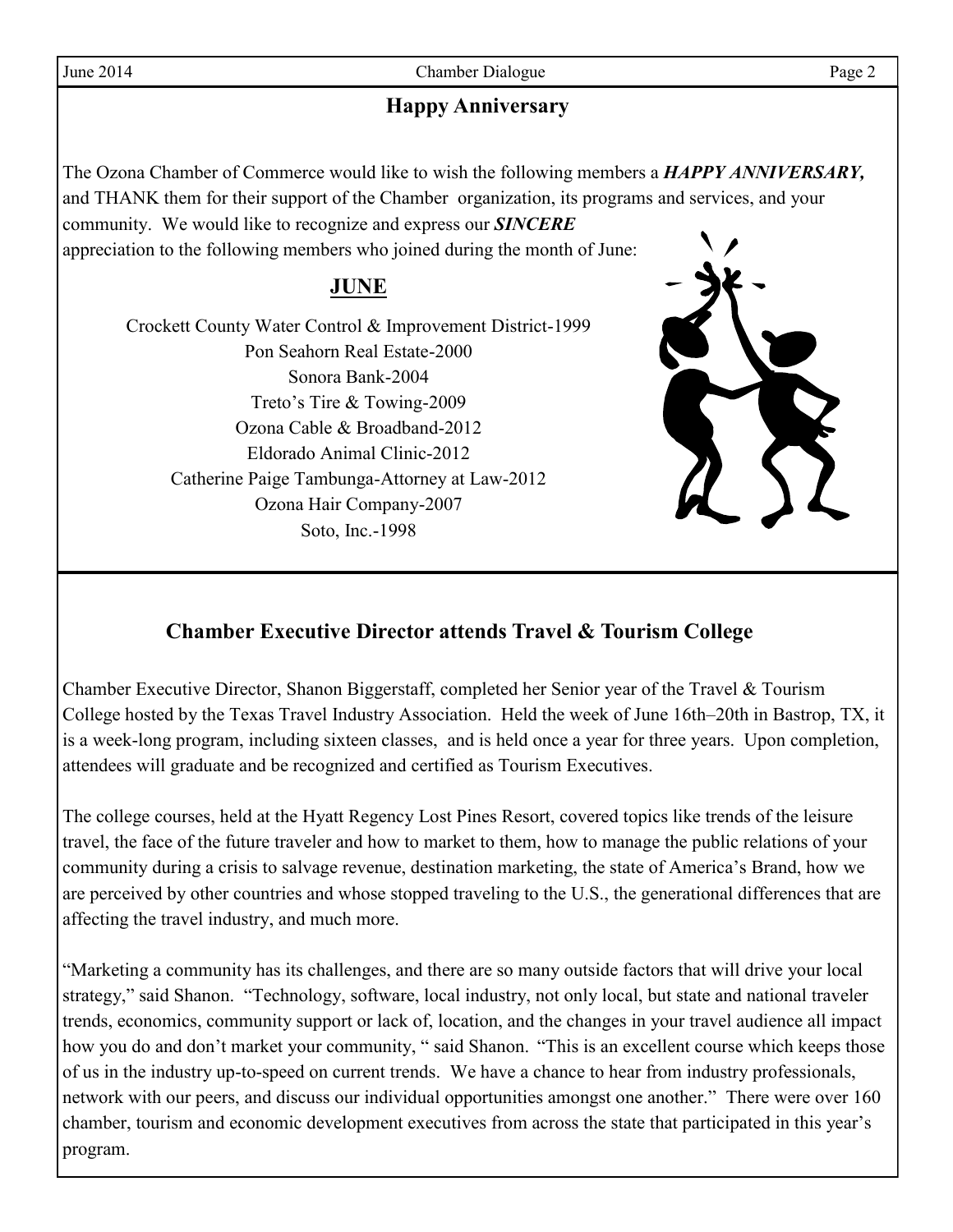| June 2014                                                                                                                                                                                                              | <b>Chamber Dialogue</b><br>Page 3                                                                                                                                                                                                                                                                                                                                                         |  |  |  |  |
|------------------------------------------------------------------------------------------------------------------------------------------------------------------------------------------------------------------------|-------------------------------------------------------------------------------------------------------------------------------------------------------------------------------------------------------------------------------------------------------------------------------------------------------------------------------------------------------------------------------------------|--|--|--|--|
| <b>Welcome New Members</b>                                                                                                                                                                                             | Are you taking advantage of your member services                                                                                                                                                                                                                                                                                                                                          |  |  |  |  |
| <b>Aries Residence Suites</b><br>608 South Hwy. 163                                                                                                                                                                    | Having a sale? Offering a holiday discount? Have old<br>inventory you would like to move? Do you have a new product<br>to introduce? Hiring?                                                                                                                                                                                                                                              |  |  |  |  |
| Ozona, TX 76943<br>Janet O'Grady<br>936-590-2068<br>ja-<br>net@rammodular.com<br><b>Workforce Housing</b>                                                                                                              | As an added Chamber member benefit, the Chamber Dialogue is<br>an ideal vehicle to gain additional exposure to 180 businesses<br>and individuals. Simply drop off or e-mail your flyer to the<br>Chamber office by the first of each month. We will mail your<br>flyer along with the newsletter to all Chamber members. Extras<br>will be distributed to visitors to the Chamber office. |  |  |  |  |
| <b>J.P. Construction</b><br>Jay Pool<br>P.O. Box 1446<br>Ozona, TX 76943<br>325/392-4247<br>E-Mail: lisadorinne@yahoo.com<br>Painting, dry wall, flooring, tile, carpentry<br>and trim work, metal buildings, welding, | You can also post your special "Hot Deal" or event on the<br>Chamber web site, along with job postings. You can subscribe<br>to a Hot Deals newsletter. Every time a Chamber member posts<br>a new Hot Deal, the membership receives an e-mail updating<br>them to all the local specials available.<br>Have an event or available job you need to promote? Post it on<br>our web site.   |  |  |  |  |
| concrete, new construction and remodeling.                                                                                                                                                                             | Use your Chamber Master login name and password to post<br>updated member information, or contact us at 392-3737 for help.                                                                                                                                                                                                                                                                |  |  |  |  |

*On behalf of the Chamber of Commerce Board of Directors and staff….. Happy July 4th!* As you celebrate **INDEPENDENCE DAY** we hope you will take the time to reflect AND SHARE with your family and friends the true meaning of this holiday….the commemoration of the adoption of the **Declaration of Independence on July 4, 1776.**



*"*We hold these truths to be self-evident, that all men are created equal, that they are endowed by their Creator with certain unalienable Rights, that among these are Life, Liberty and the pursuit of Happiness!" This, the

second sentence of the Declaration of Independence, has been called "one of the best-known sentences in the English language", [co](http://en.wikipedia.org/wiki/United_States_Declaration_of_Independence#cite_note-6)ntaining "the most potent and consequential words in American history". The passage came to represent a moral standard, a statement of principal, to which the United States should strive.

As you celebrate your freedom, please take a moment to remember the many sacrifices of those who have paved the way for us to enjoy the blessings and opportunities of today! Be safe!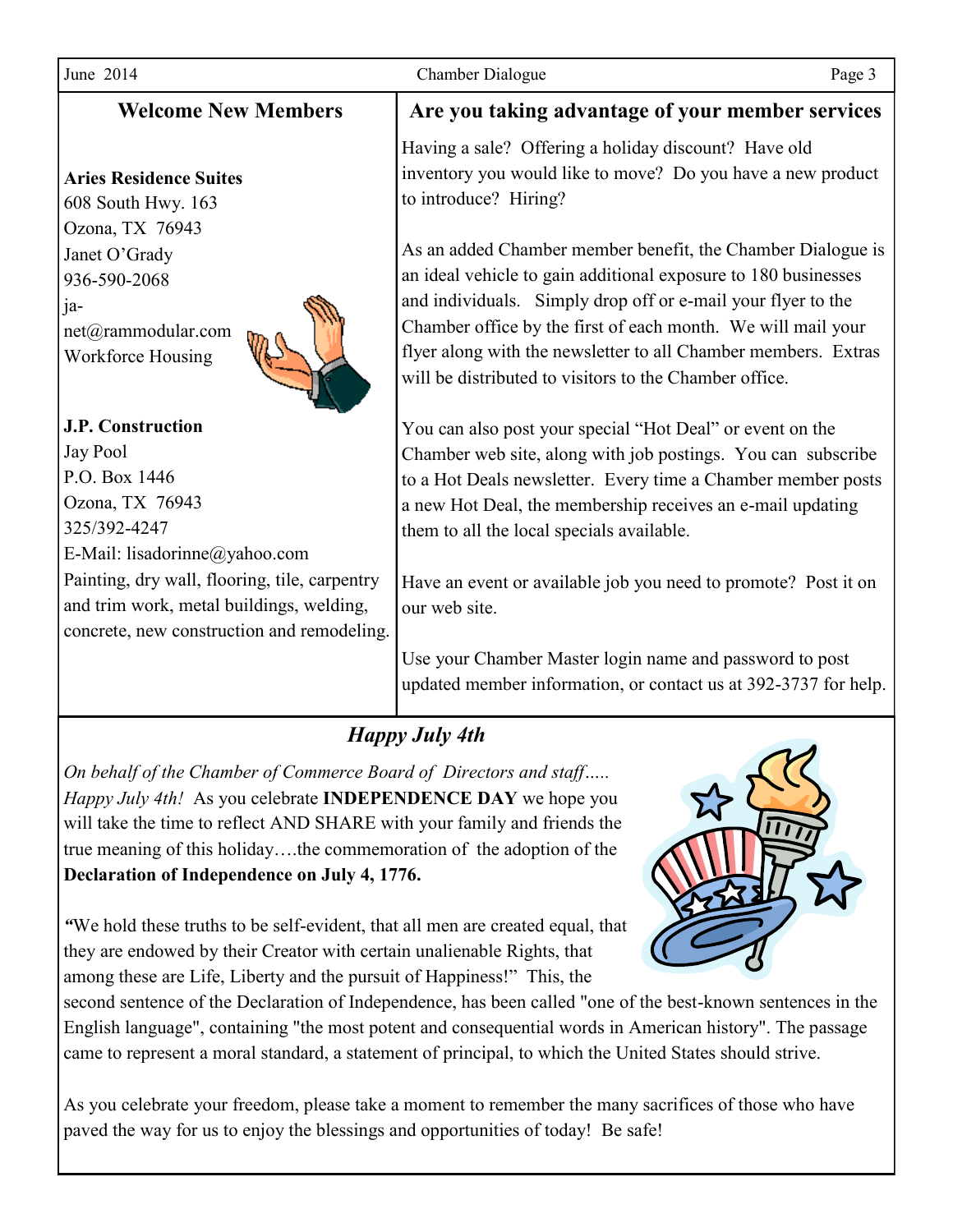#### June 2014 Chamber Dialogue Page 4

#### **Chamber Visitor Center Facts–MAY 2014**

#### **Visitor Center**

-Walk-in traffic into the Visitor Center - 411

-Texas visitors 150, Out of State 69, Local 110 and Foreign 82

-Top five states visiting Ozona- AZ, CA, NM, FL, CO

-Top five cities visiting Ozona- San Antonio, Houston, Austin, El Paso, San Angelo

-Chamber related inquiries 25%, Tourism related 75%

-Week days in order of the busiest – Thursday, Saturday, Friday, Wednesday, Tuesday, Monday

#### **Advertising**

-Year-to-date the Chamber has filled in response to our advertising, 7,452 requests for information on Ozona.

#### **www.OZONA.com MAY Google Analytics**

#### **3,983 visits to www.ozona.com, 3,093 new, 890 returning**

Of 3,983 visits, there were 9,292 page views, of these 7,216 were unique (1st time) 3,983 visits from 50 countries, 3,803 visits were from the US

|                  | <b>Top 5 States</b>               |                |                                | <b>Top 5 Cities</b> |          |                    |                         |     |
|------------------|-----------------------------------|----------------|--------------------------------|---------------------|----------|--------------------|-------------------------|-----|
|                  | Texas                             |                | 2778                           | Austin              | 261      |                    |                         |     |
|                  | California                        |                | 122                            | Houston             | 224      |                    |                         |     |
|                  | Louisiana                         |                | 78                             | <b>Brownwood</b>    | 181      |                    |                         |     |
|                  | Florida                           |                | 74                             | Killeen             | 164      |                    |                         |     |
|                  | Arizona                           |                | 63                             | San Angelo          | 163      |                    |                         |     |
|                  |                                   |                | <b>Top 20 Content Searches</b> |                     |          |                    |                         |     |
|                  | 1                                 | Ozona Homepage |                                | 1745                |          | 11                 | <b>Hot Deals</b>        | 163 |
|                  | $\overline{2}$<br>Mobile Homepage |                | 925                            |                     | 12       | Contact Us         | 156                     |     |
|                  | 3                                 |                | <b>Hunting Leases</b>          | 599                 |          | 13                 | County Officials        | 156 |
|                  | $\overline{4}$                    | Events         |                                | 498                 |          | 14                 | <b>Event Calendar</b>   | 149 |
|                  | 5                                 | Lodging        |                                | 348                 |          | 15                 | Mobile History          | 140 |
| 6<br>Restaurants |                                   | 298            |                                | 16                  | Shopping | 135                |                         |     |
|                  | 7<br>Spring E-Brochure            |                | 269                            |                     | 17       | Oil & Gas Services | 114                     |     |
|                  | 8<br><b>Local Attractions</b>     |                | 267                            |                     | 18       | <b>History</b>     | 112                     |     |
| 9<br>Location    |                                   | 220            |                                | 19                  | Weather  | 110                |                         |     |
|                  | 10                                |                | <b>Public Services</b>         | 220                 |          | 20                 | Chamber of Commerce 109 |     |

# 13 County Officials 156 14 Event Calendar 149 15 Mobile History 140 16 Shopping 135 17 Oil & Gas Services 114 20 Chamber of Commerce 109

#### **Chamber Master**

- 547 Chamber Member Searches
- 212 Hot Deal Searches
- 2113 Member Page Hits

#### **Chamber Facebook Page**

| 634     | Total Page Likes-Average |
|---------|--------------------------|
| 86      | New Likes                |
| 173,748 | Monthly Total Reach      |
| 3171    | People Engaged           |
|         |                          |